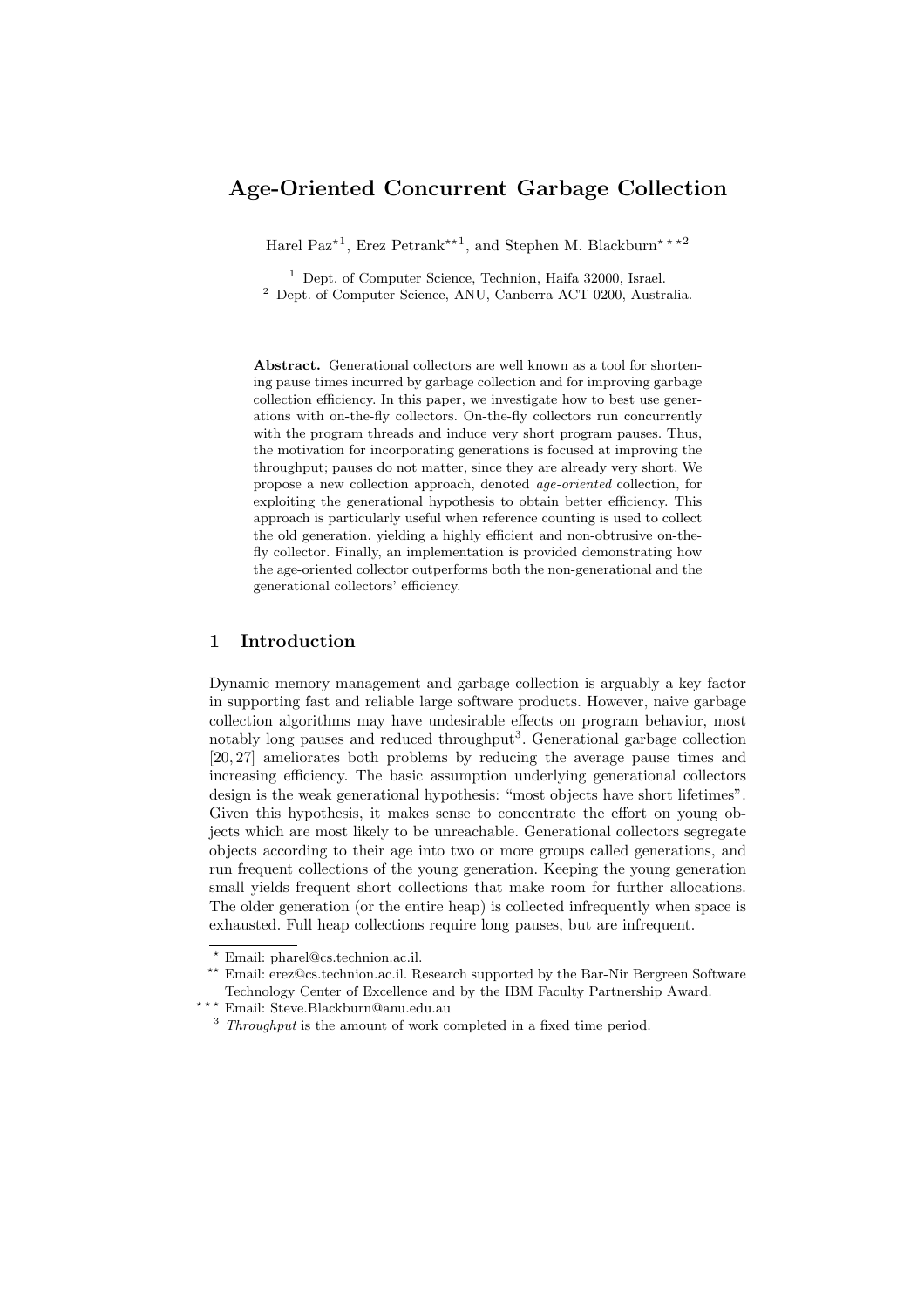If the generational hypothesis is indeed correct, we get several advantages. First, reducing pauses is achieved for most collections. Second, collections are more efficient since they concentrate on the young part of the heap where a high percentage of garbage is found. Finally, the working set size is smaller both for the program (because it repeatedly reuses the young area) and for the collector (because most of the collections trace over a smaller portion of the heap).

#### On-the-Fly Garbage Collection for Multiprocessors.

Many garbage collectors work while program threads are stopped. On multiprocessor platforms, it is not desirable to stop the program and perform the collection in a single thread on one processor, as this leads both to long pause times and poor processor utilization. A concurrent collector runs concurrently with the program threads. The program threads may be stopped for a short time to initiate and/or finish the collection. An  $\omega$ -the-fly collector is a concurrent collector that does not need to stop the program threads simultaneously, not even for the initialization or the completion of the collection cycle. Such collectors are targeted at multiprocessors, usually employed as server machines.

#### 1.1 This work

In this work, we propose a new way, denoted *age-oriented* collection, to better exploit the generational hypothesis with concurrent and on-the-fly garbage collectors. Concurrent collectors already achieve short pause times and therefore the main interest in using the generational hypothesis is to try and improve the application throughput. An age-oriented collector is defined as follows.

## Definition 1: An age-oriented collector is a collector that

- always collects the entire heap (unlike generational collectors),
- during a collection it treats each generation differently (like generational collectors).

Age-oriented collectors differ from generational collectors because the entire heap is always collected (infrequently). Like the generational framework, an ageoriented collector may be instantiated in various ways, depending on the choice of collector for the young generation and the choice of collector for the old generation. Reasonable instantiations should handle the young generation with a collector that is efficient with a high death rate, and handle the old generation with a collector that is efficient with lower death rates. In particular, our flagship instantiation of the generic age-oriented collector employs reference counting for the old generation and mark and sweep for the young generation. The complexity of reference counting is proportional to the number of pointer updates and the amount of unreachable space. Therefore, it can handle huge live spaces efficiently. Mark and sweep benefits from a high death rate since its complexity bottleneck is the scanning of the live objects<sup>4</sup>.

<sup>&</sup>lt;sup>4</sup> Avoiding the sweep by using copying collectors may be even better for the young generation, but concurrent versions of copying collectors are not easy to obtain.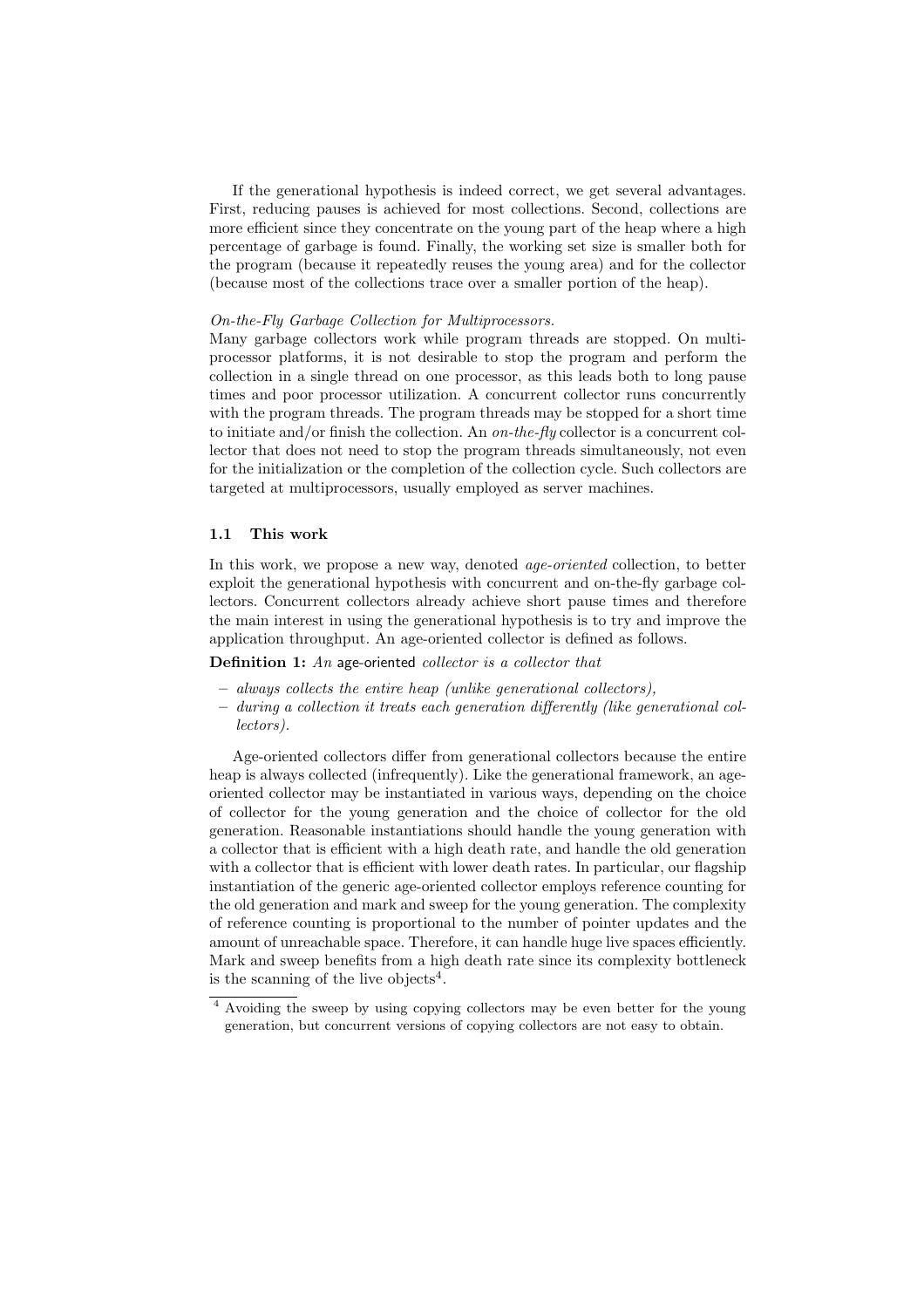One other instantiation that we have tried (and is now delivered) with the Jikes RVM is a parallel age-oriented collector denoted copyMS, employing mark and sweep for the old generation, and copying for the young generation. In this paper, we focus on the use of concurrent age-oriented collectors, which was most successful in practice.

We build on three previous on-the-fly collectors.

- 1. The on-the-fly reference counting collector of Levanoni and Petrank [19].
- 2. The on-the-fly mark and sweep collector of Azatchi et al. [3].
- 3. The generational on-the-fly collector of Azatchi and Petrank [4] that uses collector (2) for the young generation and collector (1) for full heap collections.

The third (generational) collector that builds on the first two collectors, outperformed the original collectors. In this paper, we also use the first and second collector, but we combine them in an age-oriented manner. We show that the obtained age-oriented collector outperforms even the more efficient third (generational) collector of [4].

Organization. In Section 2, we introduce the age-oriented framework and our proposed instantiation. In Section 3, an overview of the original reference counting collector [19] is presented. An overview of the age-oriented collector algorithm is introduced in Section 4. Performance results are described in Section 5. Related work is discussed in Section 6. We conclude in Section 7.

## 2 Age-Oriented Collection: Motivation and Overview

Although generational collectors reduce pauses and improve efficiency, they also impose some overhead. One major overhead is the manipulation of inter-generational pointers. These are pointers that point from the old generation to the young generation. If the young generation is collected while the old generation is not, these pointers must be accounted for: they may be the only evidence that a young object is reachable. Keeping record of all inter-generational pointers and using them as roots for the young generation collection poses an overhead. Many papers investigate reducing this overhead via efficient recording methods (e.g., card marking). A second overhead of generational collection is the frequent initiation of young generation collections, which repeatedly involves synchronization with the program threads, marking of all roots, etc. Using a large young generation implies less frequent collections and better throughput, but also longer pauses (for young generation collections).

Previous on-the-fly generational collectors [14, 4] have used a fixed sized young generation. Using a small fixed sized young generation is useful for the stop-the-world framework as they shorten most pause times. However, the size of the young generation does not determine the pause times with on-the-fly collectors<sup>5</sup>. Hence, we can use a larger young generation in order to achieve better

<sup>5</sup> We normally measure pauses induced by on-the-fly collectors when the number of program threads is smaller than the number of CPU's. If the number of threads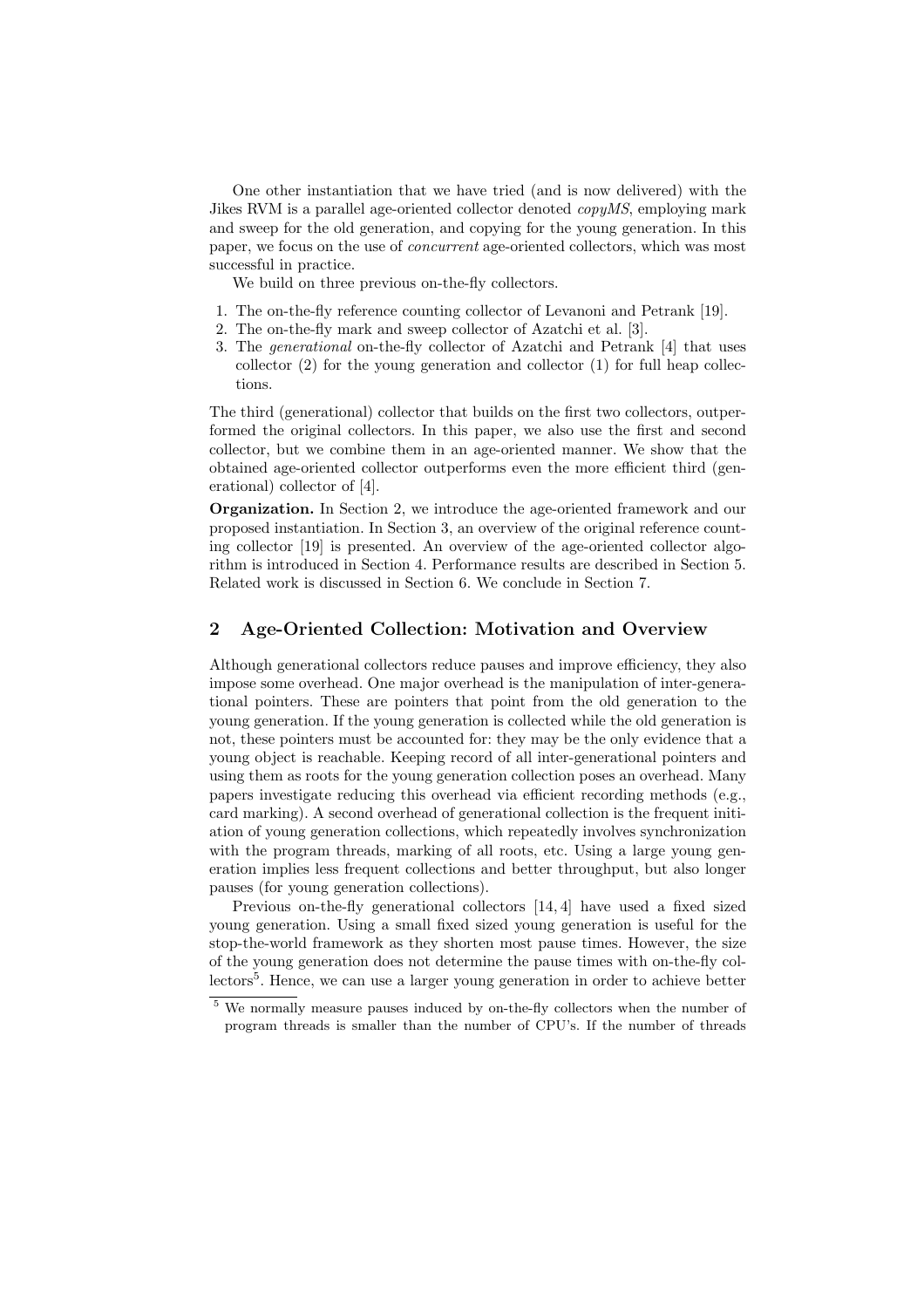throughput. It has been noted in  $[2, 7]$  that the larger the young generation is, the more efficient the generational collector gets.

Age-oriented collectors, i.e., collectors which follow definition 1, have the following advantages over generational collectors. Such collectors use the largest possible young generation as they collect the old generation each time to make more young generation space. Age-oriented collectors may usually avoid recording inter-generational pointers because the entire heap is collected and intergenerational pointers may be determined during the collection. Finally, ageoriented collectors perform fewer collections than a generational collector. All these properties potentially make an age-oriented collector more efficient than a generational collector, when instantiated appropriately. Let us now motivate reference counting for use with age-oriented collection by making a couple of observations.

First, there is a difference between using tracing and using reference counting to collect the old generation. A tracing collection work is proportional to the number of reachable objects, hence there is a (relatively) fixed cost for each full collection. Delaying a tracing collection of an old generation as far as possible is desirable as it decreases the accumulated garbage collection work. On the other hand, the work of reference-counting is proportional to the mutators' work and to the number of dead objects. This work is accumulative. Thus, delaying a reference-counting collection does not decrease the overall garbage collection work (it only delays and accumulates it).

A second point to note is that on-the-fly collections are triggered way before the heap gets exhausted in order to let the collection terminate concurrently before the free space in the heap is exhausted. If the heap does get exhausted, concurrency is lost as the program threads must wait for the collector to finish before they can next allocate. Mutators' halting yields poor processor utilization: only one processor actually works (while the rest are idle).

Putting the above two observations together we get a good match for using reference counting with the old generation in an age-oriented collector. First, when running a collection on-the-fly we may need to trigger it more frequently to let it terminate on time. Furthermore, whereas a generational collector collects the young generation repeatedly in order to defer as much as possible the collection of the old generation, an age-oriented collector does not make such a deferring attempt. When reference counting is used, running a bit more frequent old collections because of the concurrent setting or due to the age-oriented framework, does not hurt the throughput.

To summarize this motivational discussion with an overview, we instantiate the age-oriented generic collector by choosing reference counting for the old generation and mark and sweep for the young generation. We build on a previous generational collector of [4]. The underlying techniques come from [19], which is reviewed in the next section.

exceeds the number of processors, than large pause are induced by threads losing the CPU to one another. The lengths of such pauses depend on the operating system scheduler and is not attributed to the garbage collector.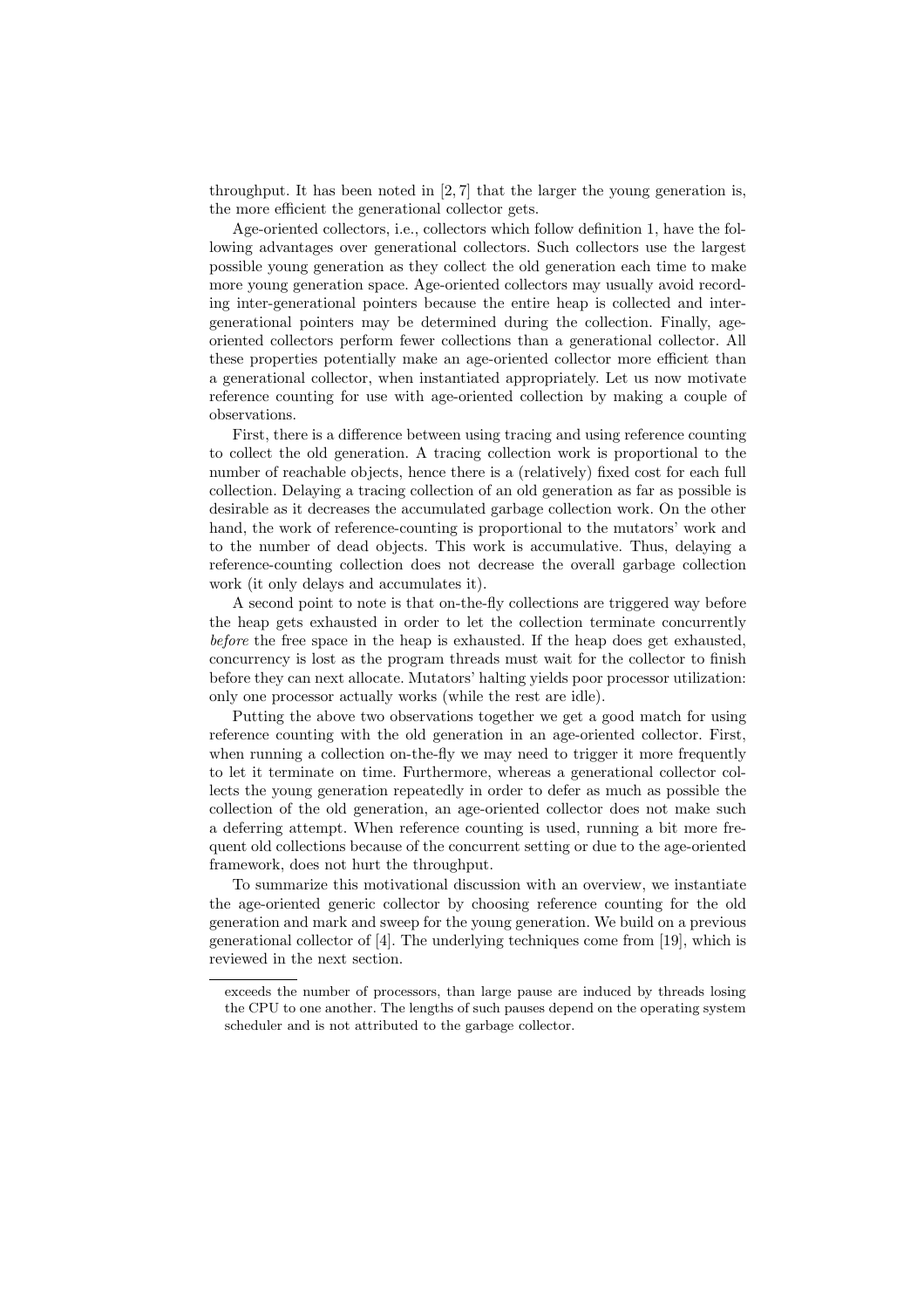#### 3 Reviewing the original reference-counting collector

Section 4 describes our age-oriented collector. For completeness, we start with a review of the sliding-views reference-counting collector [19]. The age-oriented collector is constructed by adding some simple modifications to this collector.

The sliding-views collector [19] is an on-the-fly collector. It is a referencecounting collector that eliminates many of the reference count updates by the following coalescing strategy. Consider a pointer slot  $p$  that is assigned the values  $o_0, o_1, o_2, \ldots, o_n$  between two garbage collections. All previous reference counting collectors execute 2n reference count updates for these assignments:  $RC(o_0)$  – –,  $\text{RC}(o_1)$ ++,  $\text{RC}(o_1)$ −−,  $\text{RC}(o_2)$ ++, ...,  $\text{RC}(o_n)$ ++. However, only two updates are required:  $\mathrm{RC}(o_0)$  – and  $\mathrm{RC}(o_n)$  + +.

Suppose the reference counts we have represent the heap view at the previous collection time and we would like to update them for the current collection time. In light of the observation above, it suffices to do the following. For each pointer p that was modified between the two collections:

- 1. find p's referent in the previous collection time (corresponding to  $o_0$  above) and decrement its reference count, and
- 2. find p's referent in the current collection time (corresponding to  $o_n$  above) and increment its reference count.

It remains to devise a mechanism that records all pointers that were modified after the previous collection. Furthermore, this mechanism should provide, for each such pointer, its referent at the previous collection time and its referent at the current collection time. To achieve this, a program thread maintains a local buffer, denoted *Updates* buffer, in which all updated pointers are logged. For efficiency, all pointers of an updated object are logged rather than each single updated pointer. To make sure that each object is logged only once, a dirty bit per object is employed to signify whether the object is logged. During a collection, all objects are marked not dirty. Then, at the first time a thread modifies an object, it marks the object dirty and it logs all its pointers' previous referents in the Updates buffer. Further modification to the (dirty) object will not be recorded. When a new collection begins, the Updates buffer provides all the information required to update the reference counts: it lists all modified pointers, and keeps a record of their values before the first modification (these are the referents of these pointers in the previous collection time). In the current collection, the collector finds the current referent of the pointer on the heap.

A special case of modified objects are newly created objects. Such objects do not have referents at the previous collection time since they did not exist then. Newly created objects are created dirty (to prevent logging in the Updates buffer) and are logged (upon creation) in a special buffer, denoted the *YoungObjects* buffer. The collector increments the reference counts of their referents at the current collection time, but does not need to do any related decrements.

An example appears in Figure 1. It depicts the heap and the buffers in two subsequent collections, where the view of the former collection appears on the left side. The *YoungObjects* buffer contains the six objects that were created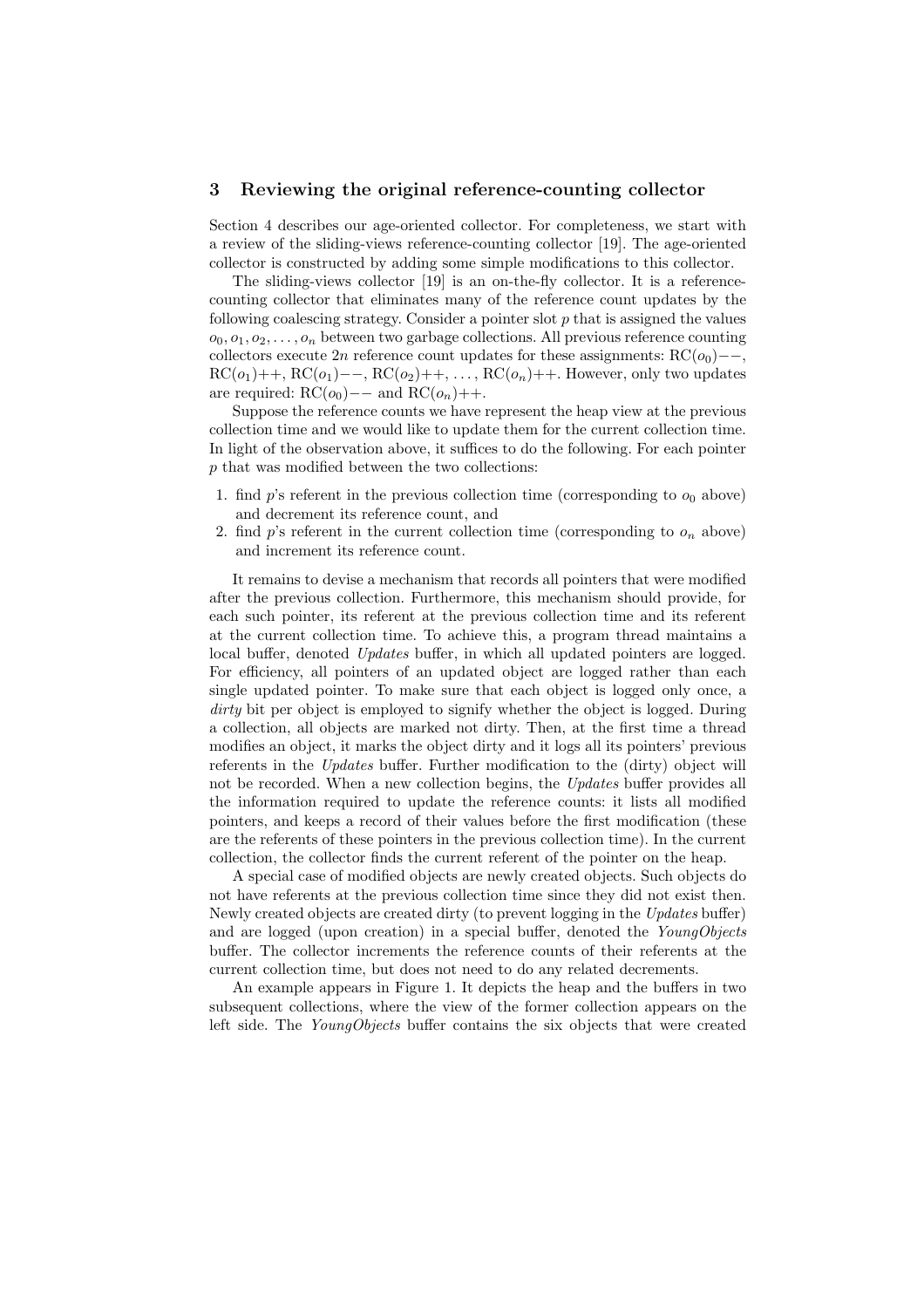

Fig. 1. An example: heap and buffers view in 2 subsequent collection.





Fig. 2. A snapshot view at time  $t$ vs. a sliding view at interval  $[t1,t2]$ .

Fig. 3. An example in which the reachability of Object Z is missed by a sliding view.

| 1. | $Roots := programRoots \cup SnoopedObjects$                                  |
|----|------------------------------------------------------------------------------|
| 2. | for each object logged in Updates do                                         |
| 3. | - decrement $rc$ of its previous sliding-view descendants                    |
| 4. | - increment $rc$ of its current sliding-view descendants                     |
| 5. | for each object logged in YoungObjects do                                    |
| 6. | increment rc of its current sliding-view descendants                         |
| 7. | reclaim objects with zero rc which do not belong to <i>Roots</i> recursively |

Fig. 4. Reference-Counting: Collection Cycle

after the last collection. Between the two collections a pointer in A was modified to reference  $C$ . Hence,  $A$  was logged in the Updates buffer, together with its previous referent  $B$  (which appears next to  $A$  in a smaller font). The collector uses this information in the following way. It iterates over the objects logged in the Updates buffer and finds  $A$ . It decrements the reference count of  $B$ , which is A's descendant in the previous collection, and it increments the reference count of  $C$ ,  $A$ 's descendant at the current collection time. It then iterates over the six objects in the YoungObjects buffer. It increments the reference counts of their descendants at the current collection time. For example, for the object  $F$  the reference count of  $H$  is incremented.

Virtually, the above algorithm uses a snapshot of the heap. A snapshot at time  $t$  is a copy of the content of each object in the heap at time  $t$ . To get an onthe-fly collector, the program threads are not stopped simultaneously and thus a snapshot cannot be used. Instead, a collection works with a sliding view of the heap. A sliding view of the heap is associated with a time interval  $[t1,t2]$  (rather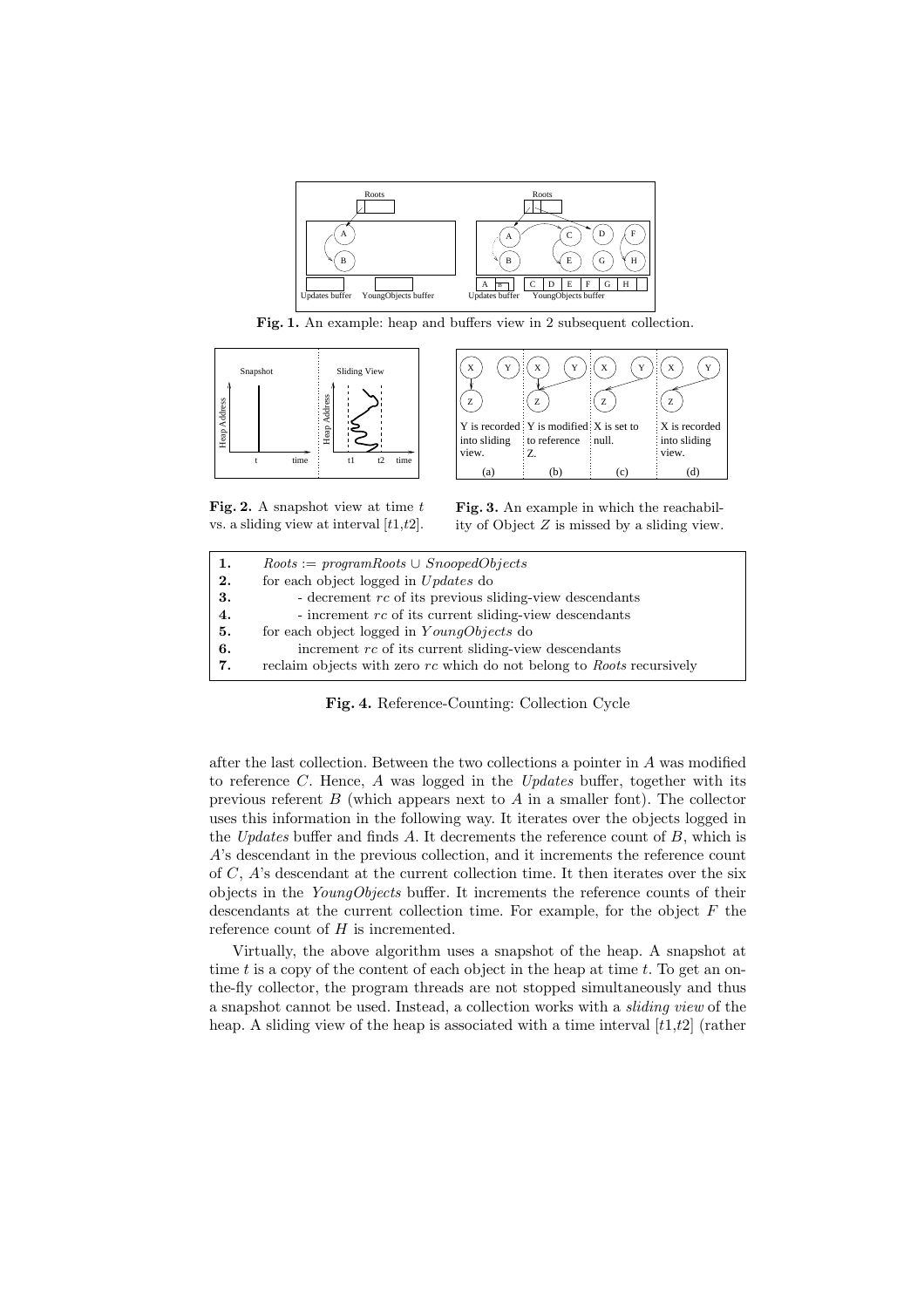| 1. | $Roots := programRoots \cup SnoopedObjects$                               |
|----|---------------------------------------------------------------------------|
| 2. | $young GenerationRoots := YoungObjects \cap Roots$                        |
| 3. | for each object logged in Updates do                                      |
| 4. | - decrement $rc$ of its previous sliding-view descendants                 |
| 5. | - increment $rc$ of its current sliding-view descendants, while adding    |
|    | young objects whose $rc$ is incremented into young Generation Roots       |
| 6. | trace young objects reachable from <i>young Generation Roots</i> , while  |
| 7. | incrementing the rc of each object traced                                 |
| 8. | reclaim young objects with zero rc which do not belong to Roots           |
| 9. | reclaim old objects with zero rc which do not belong to Roots recursively |

Fig. 5. Age-Oriented: Collection Cycle

than a single point in time). It provides the content of each object in the heap at an arbitrary time t, satisfying  $t_1 \le t \le t_2$ . In contrast to a snapshot, objects are not all viewed at the same time. Figure 2 depicts the difference between a sliding view and a snapshot. Using a sliding view for collection introduces a correctness danger: objects reachability may not be reflected correctly in the view. Figure 3 shows such example, where the reachability of  $Z$  is missed in the sliding view, although it is reachable. A solution to this problem is a snooping mechanism. The snooping mechanism (via the write-barrier) records any object to which a new reference is created in the heap during the time interval  $[t1,t2]$ . Snooped objects are considered roots, and are not reclaimed in the current collection cycle.

The main phases of the sliding views algorithm (a simplified version) are presented in Figure 4. Further details are irrelevant for this paper and can be found in the original paper [19].

### 4 The Age-oriented collector

This section presents our age-oriented collector. Full details (including pseudocode) are omitted for lack of space, and appear in our technical report [22]. Our age-oriented collector extends the reference counting collector of [19] by using it for the old generation and adding a tracing collection for the young generation. The tracing collection is in the spirit of the tracing collector in [3].

The original reference counting collector of [19] iterates over all the young objects recorded in the YoungObjects buffer, incrementing the reference counts of their descendants, only to find out later that most of them are dead (assuming the weak generational hypothesis). Thus, it then decrements the reference counts of all their descendants (before deleting them). The source of this inefficiency is that the collector does not know in advance which of the young objects are dead, and which are reachable. The age-oriented collector avoids this problem by wisely detecting the roots of the young generation and tracing only the small number of reachable young objects, updating the reference counts of reachable young objects and their descendants during the trace.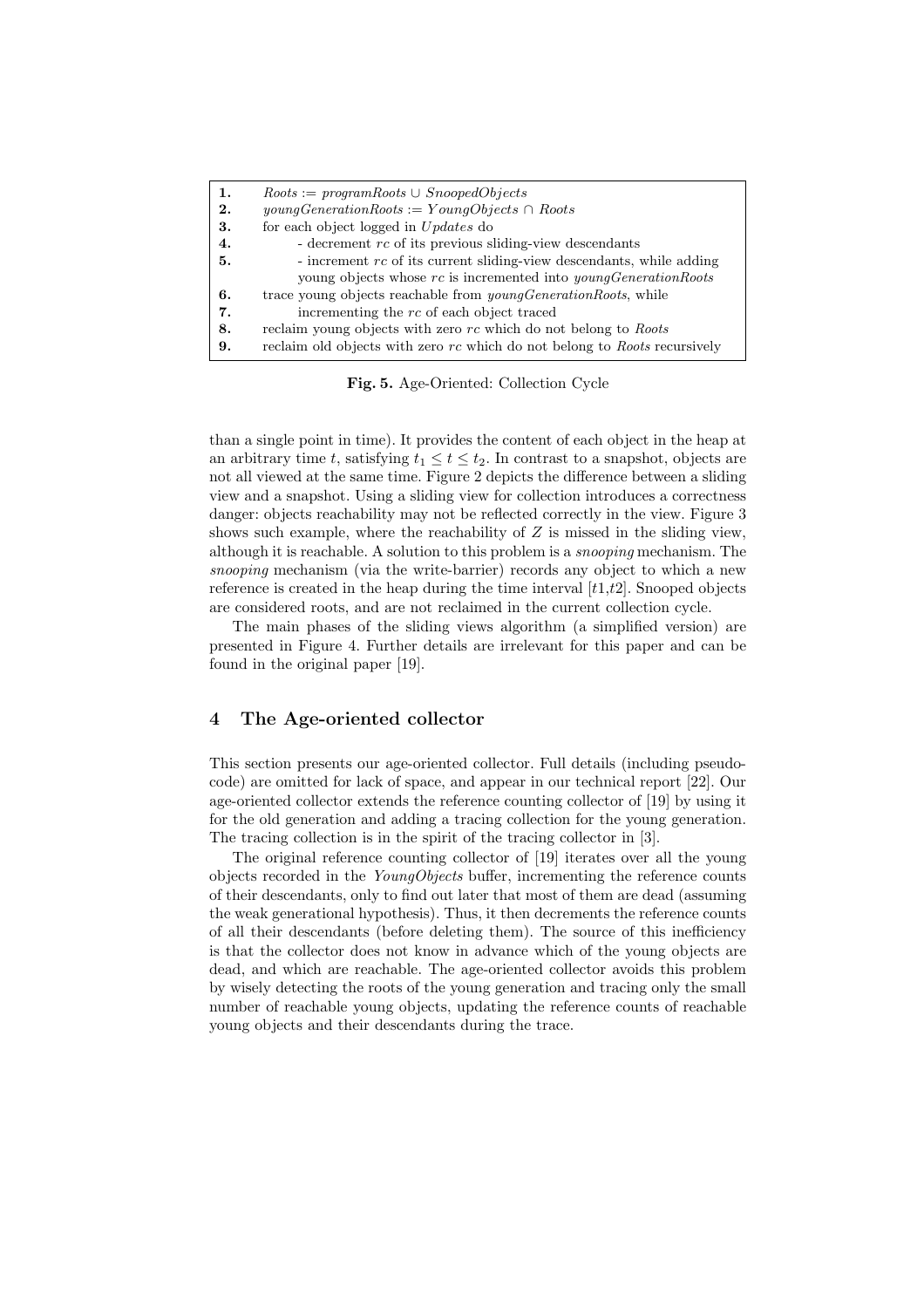The main phases of the age-oriented collector (ignoring irrelevant on-the-fly issues) are presented in Figure 5. As with generational collectors, one needs to identify all young objects directly referenced by the program roots and by old objects. We denote these objects *youngGenerationRoots*. The age-oriented collector obtains these roots for free from the data structure of the original collector. An old object that references a young object must have been modified after the previous collection, as the young object did not exist earlier. All modified objects are logged in the Updates buffer. After locating the roots, the tracing of the young generation uses the current sliding views as explained in Section 3. Dead young objects are freed via sweep on the Y oungObjects buffer and dead old objects are freed as usual by recursive freeing of the reference counting algorithm.

Example. We use Figure 1 to present the principles of the age-oriented collector. The previous sliding view is depicted on the left side, and the current sliding view is depicted on the right. The roots are depicted above the heap and the old generation (containing  $A$  and  $B$ ) is visibly separated on the left side of the heap from the young generation, which is depicted on the right side of the heap. When the age-oriented collector scans the objects logged in the Updates buffer (line 3 in the pseudo-code of Figure 5), it finds A. It decrements the reference count of  $B$ , its descendant in the previous sliding view (line 4 in the pseudo-code), and increments the reference count of  $C$ , its current sliding-view values (line 5). The incremented values that belong to the young generation  $(C)$ are considered roots for the young generation tracing (line 5). An additional young generation root is  $D$  which is directly referenced by the program roots (line 2). Hence, the age-oriented collector traces the young generation from C and D (line 6). In comparison, the original reference counting collector would have iterated over the six young objects incrementing the reference counts of their current sliding view, only to find out later that the work spent on  $F, G$ and H was redundant.

As with any reference counting collector, this age-oriented algorithm cannot reclaim cyclic data structures in the old generation (cyclic structures in the young generation are collected immediately). To reclaim such structures, the tracing sliding view algorithm of [3] is run infrequently on the full heap.

Since the on-the-fly collector we build on [19] does not move objects, the partitioning to young and old generations is logical (as in [10, 14, 4]). A bit per object indicates whether the object is young or old. If a young object survives a collection, it is considered old in the next collection.

The new collector retains the characteristics of the original collector. In particular, it is adequate for a multithreaded environment and a multiprocessor platform, it retains the short pauses of the original collectors, and it has the potential to be efficient (which indeed is shown in the measurements below).

## 5 Platforms, Benchmarks, and Measurements

An Implementation for Java. The age-oriented collector was implemented in the Jikes RVM [1] (using the baseline compiler of version 2.0.3), a research Java virtual machine. The collector is suitable for any other JVM as well.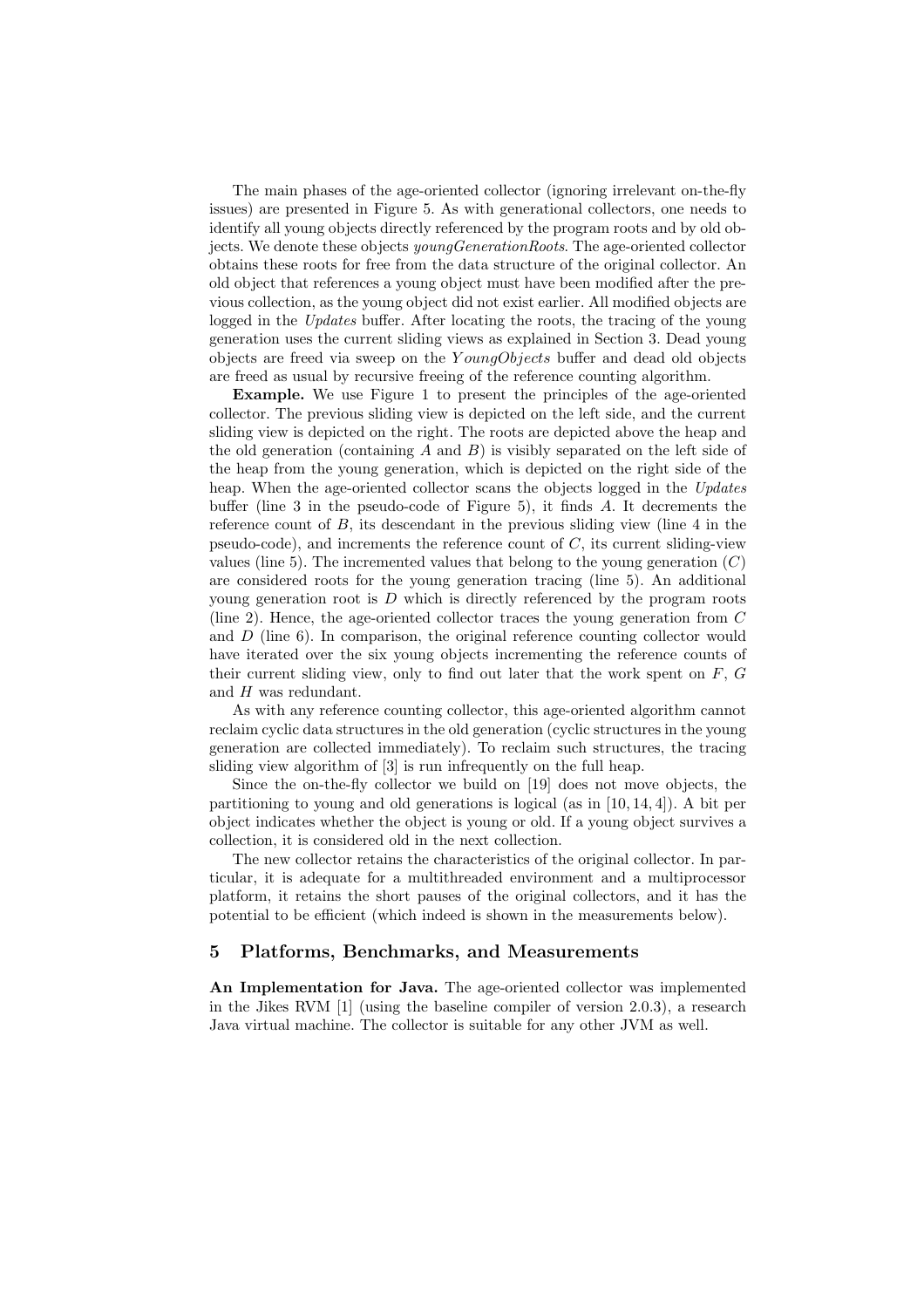Platform and benchmarks. We run measurements on a 4-way IBM Netfinity 8500R server with a 550MHz Intel Pentium III Xeon processor and 2GB of physical memory. The benchmarks used were the SPECjvm98 benchmark suite and the SPECjbb2000 benchmark (described in [24]). The multithreaded SPEC; bb2000 benchmark is more important, as the SPEC; vm98 are mostly single-threaded and our algorithm, being on-the-fly, is targeted at multithreaded programs running on multi-processors. SPECjbb2000 runs in a single JVM in which threads represent terminals in a warehouse. It is run with one terminal per warehouse, thus, the number of warehouses signifies the number of threads.

Testing procedure. We used the benchmark suite using the test harness, performing standard automated runs of all the benchmarks in the suite. Each benchmark was run five times for each of the JVM's involved (each implementing a different collector). The average of this 5 runs is reported. Finally, each JVM was run on varying heap sizes. For the SPECjvm98 suite, we started with a 24MB heap size and extended the sizes by 8MB increments until a final large size of 96MB. For SPECjbb2000 we started from 256MB heap size and extended by 64MB increments until a final large size of 704MB. It should be noted that Jikes requires larger sizes than other JVMs because the same heap is used both for the application and for the data structures of the JVM itself.

The compared collectors. The age-oriented collector was tested against 3 collectors. First, against the original reference counting collector [19], denoted the original collector. Second, against the generational collector of [4], denoted the generational collector. And finally, against the Jikes parallel stop-the-world mark and sweep collector. Recall that the second (generational) collector of [4] is a collector that builds on exactly the same two collectors of [19, 3], but it combines them in the standard generational manner, whereas we combined them according to the age-oriented framework.

#### 5.1 Comparison with Related On-the-Fly Collectors

SPECjbb2000. In Figure 6 we report the throughput results for the generational collector and the age-oriented collector against the original collector with the SPECjbb2000 benchmark. With 1-3 warehouses, the collectors do not differ much, as they run concurrently on a spare processor (on our 4-way machine), and usually manage to handle all their work while mutators are running. With 4-8 warehouses, the collector shares a processor with the program threads (yet, given a higher priority). Thus, the efficiency of the collector influences the throughput of the whole system. The results show that the age-oriented collector substantially outperforms the generational collector, which already performs better than the original collector. The superiority of the age-oriented collector is usually higher with (relatively) small heaps where more garbage collections are required. The generational collector is less efficient on tight heaps, since full collections cannot be postponed much. The improvements of the age-oriented are less visible with larger heaps simply because there are fewer collections, and less time spent on collections.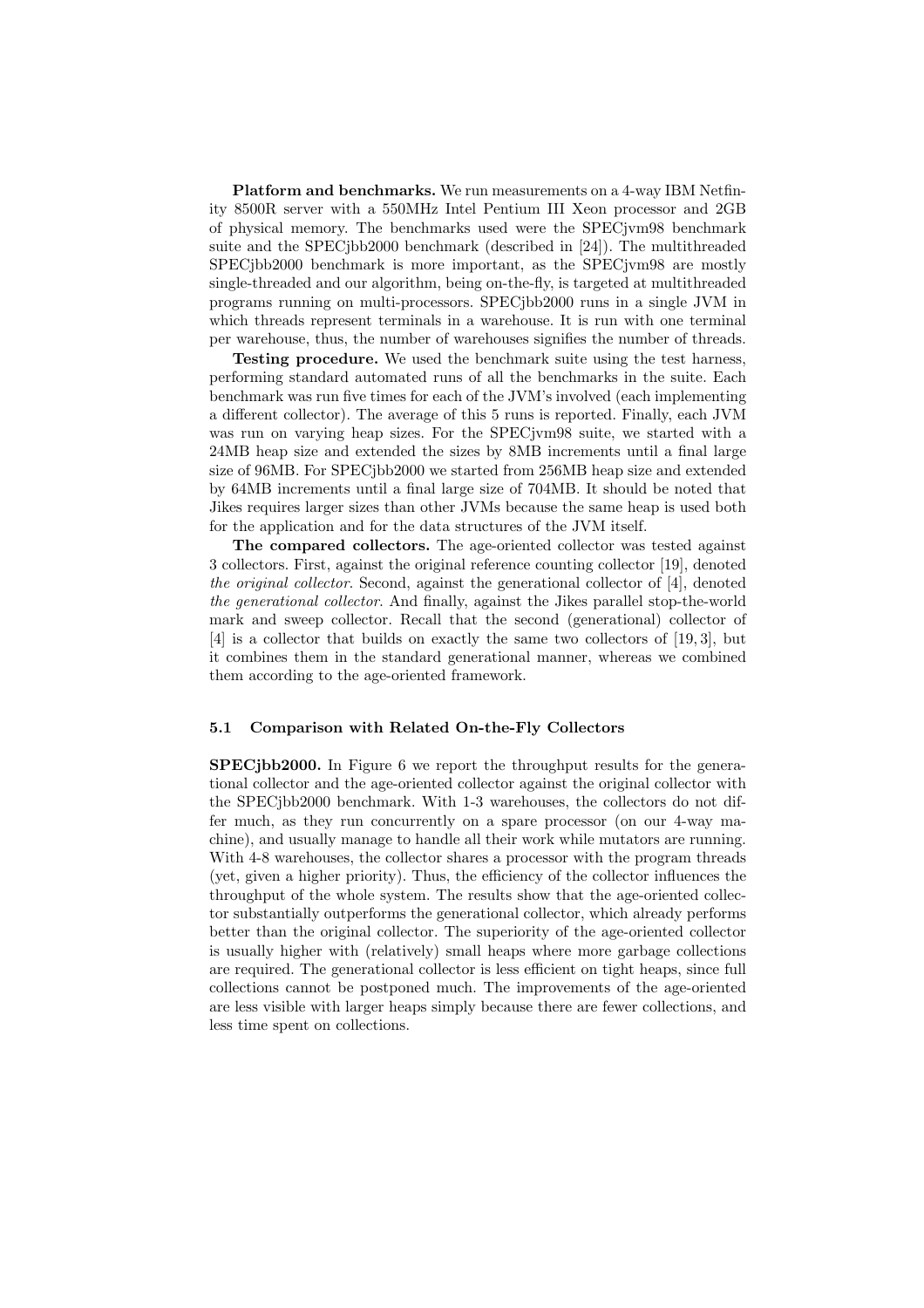

Fig. 6. SPECjbb2000 on a multiprocessor: throughput ratio of the generational and the age-oriented collector for 1-8 warehouses. The higher the ratio, the better the measured collector performs compared to the original reference counting collector. jbbi stands for running with  $i$  terminals, i.e.,  $i$  program threads.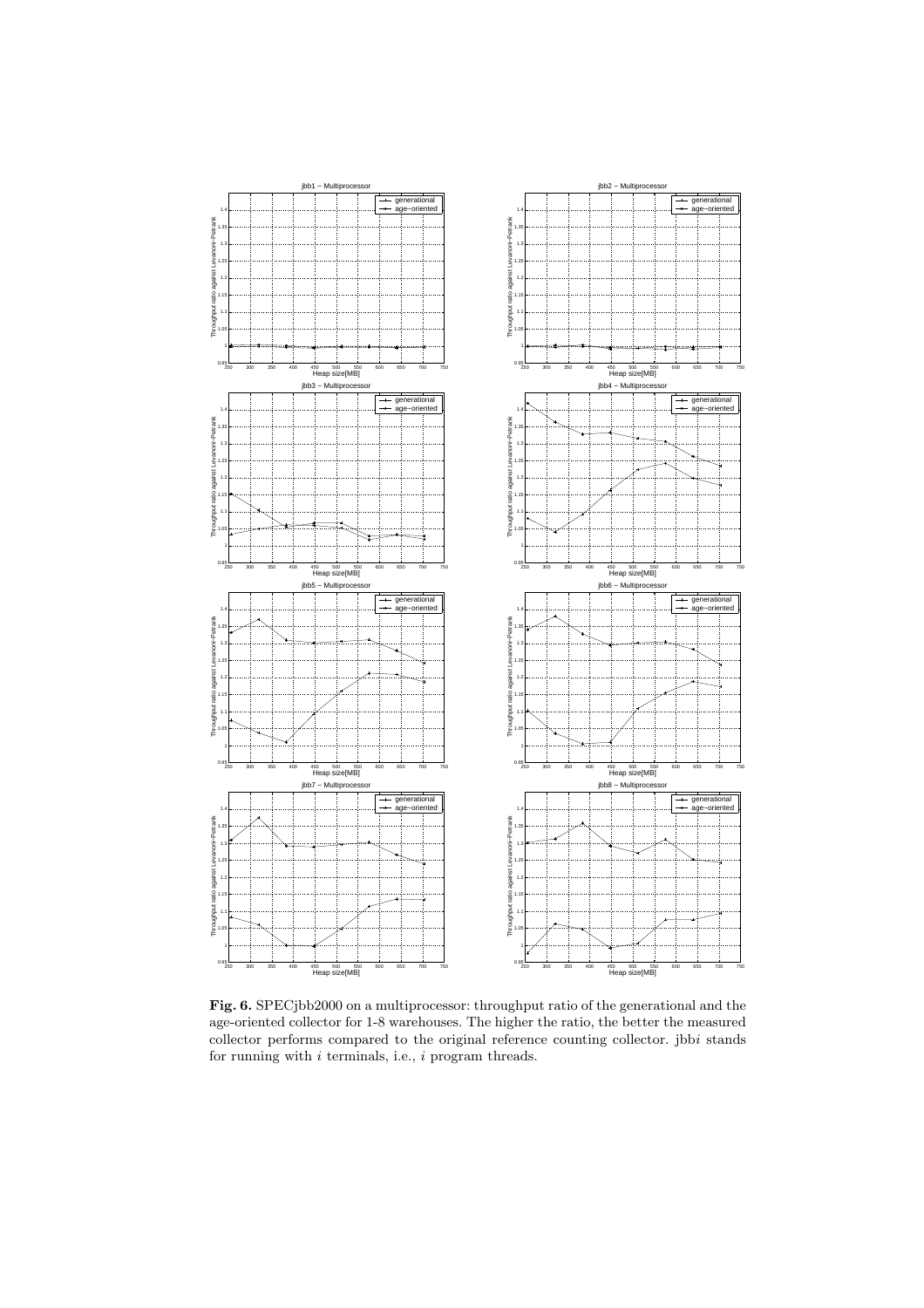

Fig. 7. SPECjvm98 on a multiprocessor: run-time ratio of the age-oriented collector compared to the original collector (left) and compared to the generational collector (right). The higher the ratio, the better the age-oriented collector performs compared to the other collector.

SPECjvm98. Figure 7 presents comparison of the age-oriented collector with the original collector and with the generational collector over all the suite's benchmarks<sup>6</sup>. When running the SPECjvm98 benchmarks on a multiprocessor, the collector thread can run on a designated processor and hardly influence the throughput<sup>7</sup>. The results show that the age-oriented collector performs slightly better than both the original collector and the generational collector. Large variations in performance are especially noticeable with 213 javac. The reason for these fluctuations is that 213 javac creates many garbage cycles in the old generation. All three collectors (the age-oriented, the generational and the original) rely on a backup tracing collector to collect these cycles. Collection of these cycles is triggered at irregular times resulting in the observed fluctuations.

## 5.2 Comparison to a Stop-the-World Collector

Using an on-the-fly collector leads to extremely short pause times, but has a throughput cost. To measure this cost, we have compared the performance of the age-oriented collector against the Jikes parallel stop-the-world mark and sweep collector. In this comparison, the multithreaded SPECjbb2000 was run on a 4 way platform, and SPEC ivm98 benchmarks were run on a uniprocessor. The results, appearing in figure 8, show that unless the heap is tight (and then the mutators exhaust the heap before the concurrent collector is done) the overhead incurred by running the collector concurrently is up to 10%. Obtaining short pauses normally require a pay in the throughput. A 10% throughput reduction is considered a small pay for a two orders of magnitude reduction in the pause

<sup>6</sup> Measurements of 222 mpegaudio and 201 compress are not presented. 222 mpegaudio does not perform meaningful allocation activity. 201 compress heavily depends on a tracing collector as it creates substantial garbage cycles, so its measurements are not relevant for a comparison to a reference counting collector.

<sup>7</sup> Further uniprocessor results are given in our technical report [22].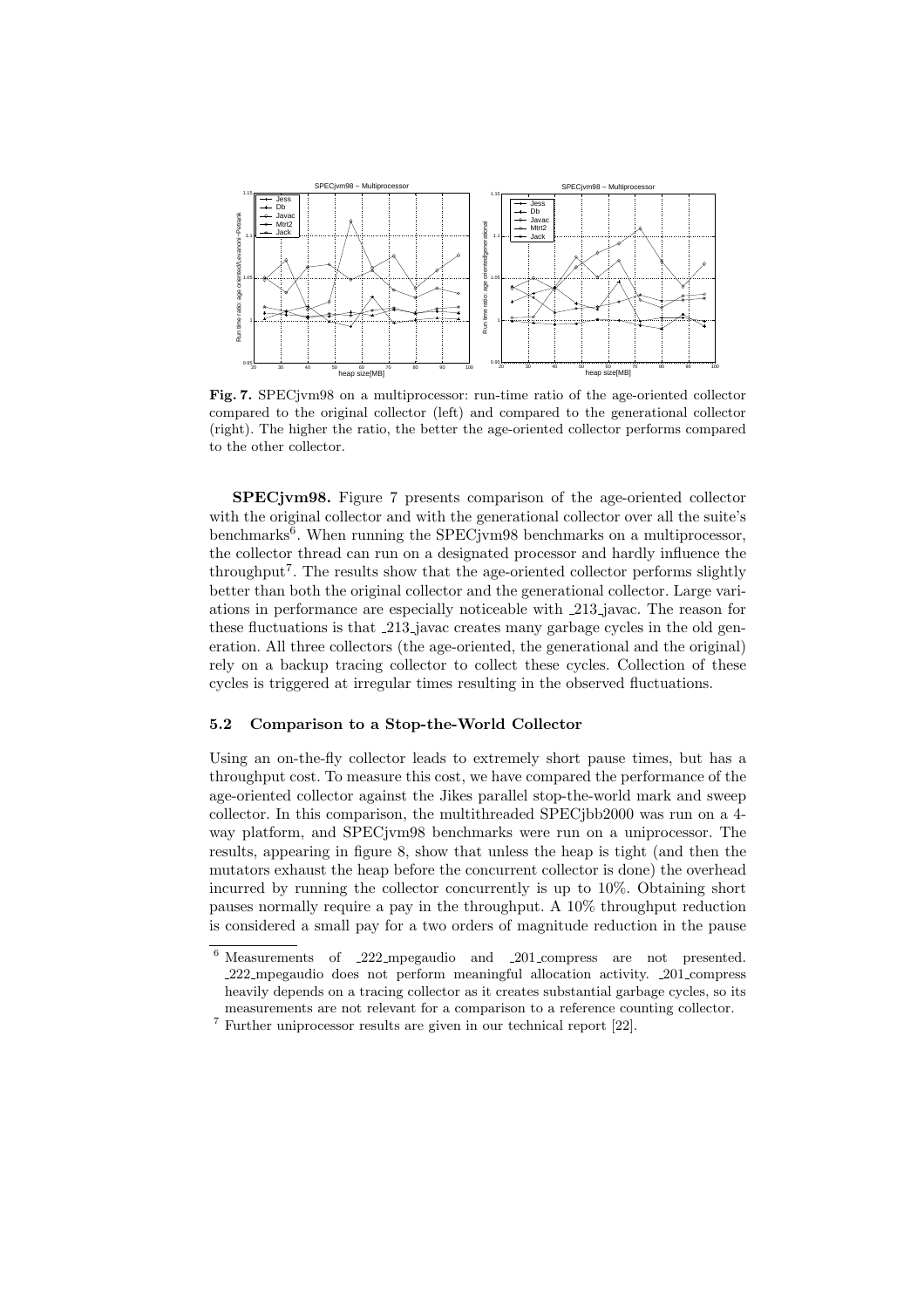

Fig. 8. SPECjbb2000 on a multiprocessor (left) and SPECjvm98 on a uniprocessor (right): comparison against Jikes parallel mark and sweep collector. The higher the ratio, the better the age-oriented collector performs compared to Jikes collector.

times (see pause time measurements in Section 5.3 below). The tight conditions highlight the advantage of parallel collectors in this setting. Parallel collectors always exploit all CPUs, while our on-the-fly collector uses only one processor while all program threads wait for free space to allocate. An exception is seen with the 213 javac benchmark. This benchmark creates cycles that are promoted to the old generation and die there. Since the age-oriented collector employs reference-counting with the old-generation, it does not collect these garbage cycles, causing frequent garbage collection invocations.

#### 5.3 Pause times

Table 1 presents the maximum pause times of the age-oriented collector and Jikes parallel collector. Pauses were measured with a 64MB heap for SPECjvm98 benchmarks, and a 256MB heap for SPECjbb2000 with 1, 2, and 3 warehouses. For this number of threads, no thread gets swapped out, and so pauses are due to the garbage collection only. If we run more program threads, large pause times (whose lengths depend on the operating system scheduler) appear because threads lose the CPU to other threads.

The maximum pause time of 2.1ms, measured for the age-oriented collector, is two orders of magnitude shorter than that of Jikes parallel collector. The length of the age-oriented pause time is dominated by the time it takes to scan the roots of a single thread (occurring in one of the handshakes). This operation also dominates the pause time of the previous on-the-fly collectors [19, 4], and thus their pause times are similar (see [19, 4] for specific measurements of pause times for these collectors). Hence, the age-oriented collector achieves a significant throughput improvement over the original reference counting collector and over the generational collectors, while retaining the short pause times.

It is important to note that the pauses induced by the collector do not happen frequently. If pauses of 2ms occurred once every 3ms, then pause times would loose their meaning and we should look at mutator's minimum utilization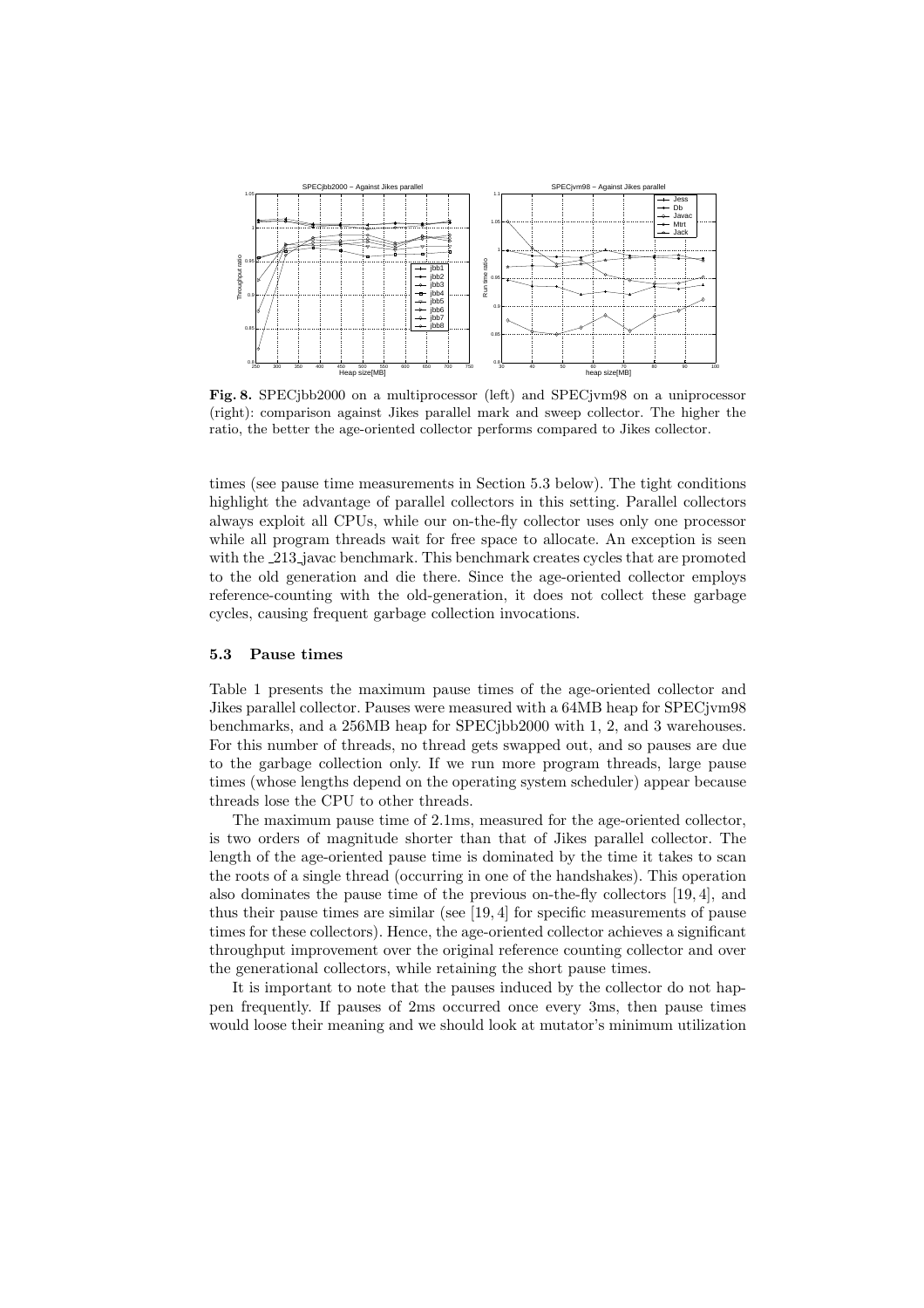(MMU). However, in our case, the pauses form a negligible part of the collection cycle, and are split far apart from each other.

| $\ \text{Maximum pause time}(\text{ms})\  \text{compress} \ \text{giss}(\text{db} \text{java}(\text{mtrt} \text{jack} \text{bbb-1} \text{job-2} \text{bbb-3})).$ |  |  |  |  |  |  |  |  |                                                           |  |  |
|------------------------------------------------------------------------------------------------------------------------------------------------------------------|--|--|--|--|--|--|--|--|-----------------------------------------------------------|--|--|
| Age-oriented                                                                                                                                                     |  |  |  |  |  |  |  |  | $1.0 1.7 1.1 $ $2.1 $ $1.4 $ $1.2 $ $1.1 $ $1.4 $ $1.9  $ |  |  |
| Jikes Parallel                                                                                                                                                   |  |  |  |  |  |  |  |  | $195 261 188$ 643 225 376 322 417 511                     |  |  |
| <b>Table 1.</b> Maximum pause time in milliseconds                                                                                                               |  |  |  |  |  |  |  |  |                                                           |  |  |

6 Related work

Generational garbage collection was introduced by Lieberman and Hewitt [20], and the first published implementation was by Ungar [27]. Both algorithms aimed to reduce the running time of most collections by focusing on the young objects.

Appel [2] presented a generational collector with variable young generation size: all its free space is devoted to the young generation. When the young generation becomes full, it collects the young generation, copying surviving objects to the older generation, and reducing the young generation size by this space. Major collections are executed only when the old generation occupies the entire heap. We push this idea further by proposing to always collect the old generation together with the young generation to make room for a large young generation.

Demers, et al. [10] presented a generational collector which does not move objects, hence appropriate for conservative garbage collection. They partition the heap logically (instead of physically separating between generations) by keeping a bit per object indicating whether it is young or old. We adopt this idea. However, their collector is not concurrent.

The study of on-the-fly garbage collectors was initiated by Steele and Dijkstra, et al. [25, 26, 11] and continued in a series of papers culminating in [14, 5, 17, 19, 3]. The advantage of an on-the-fly collector over a parallel collector and other types of concurrent collectors [6, 23, 9, 15, 16, 18], is that it avoids the operation of stopping all the program threads and incurs very short pauses.

Incorporations of generational collectors into on-the-fly collectors were done by Domani et al. [14], and by Azatchi and Petrank  $[4]^8$ . Both works employed fixed-sized young generation and both showed that combining generations with on-the-fly collectors may be useful. Domani et al. used the Doligez-Leroy-Gonthier mark and sweep collector [13, 12] both for the collection of the young generation and the collection of the full heap. The generational collector of [4] used the same basic collectors that we use here for the age-oriented collector. Results show that using these collectors for an age-oriented collection is more efficient than using them for a generational collection.

Blackburn and McKinley [8] implemented a uniprocessor stop-the-world generational collector with reference counting for the old generation and copying for

<sup>8</sup> A partial incorporation of generations with an on-the-fly collector was used by Doligez, Leroy, and Gonthier [13, 12]. The whole scheme depends on the fact that many objects in ML are immutable. This is not true for Java and other imperative languages. Furthermore, the collection of the young generation is not concurrent.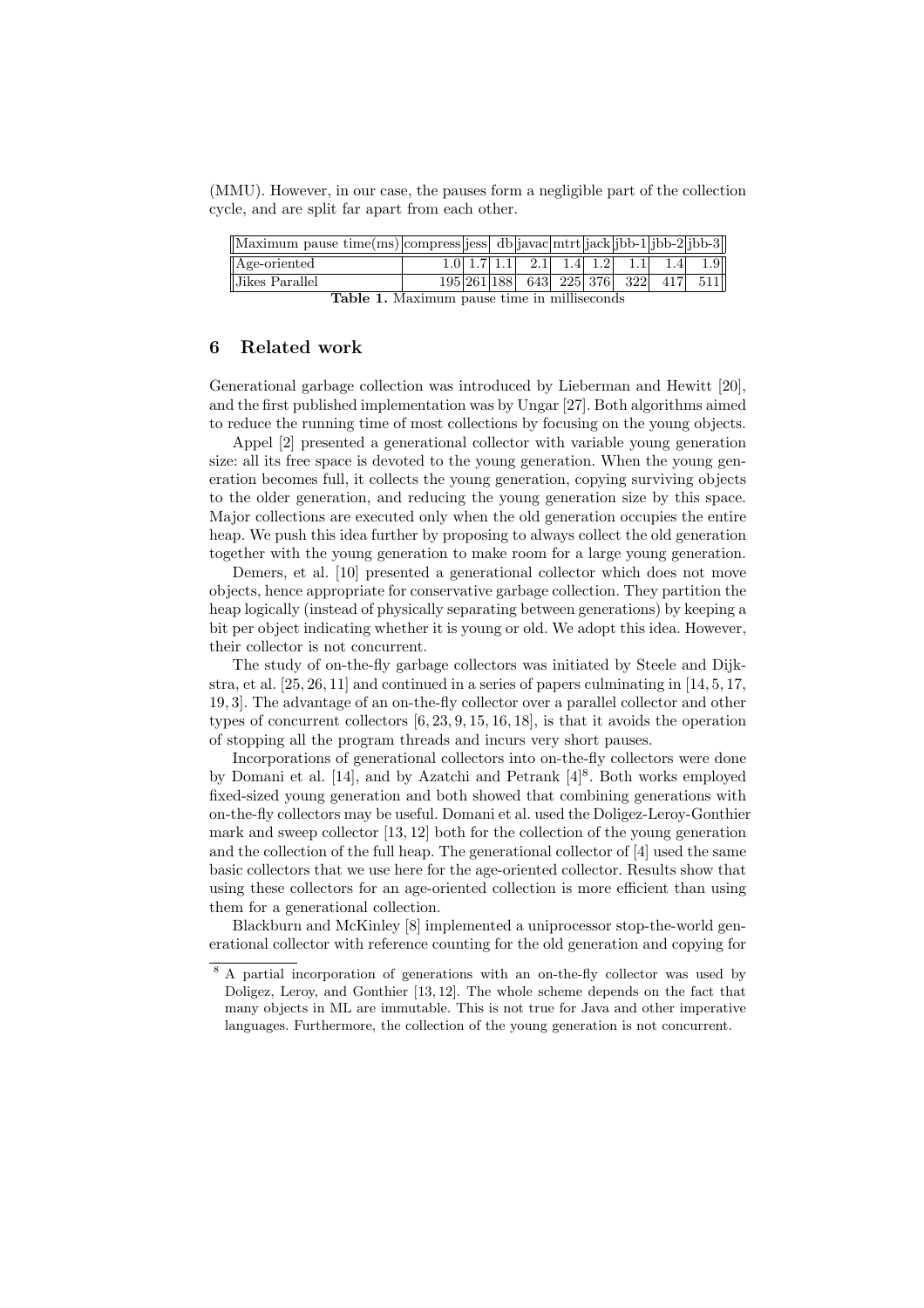the young. Their goal was to shorten the pauses a stop-the-world reference counting incurs, while obtaining good throughput. They run part of the old generation collection together with the young collection in order to avoid the need for a full collection that requires a long pause. The (controlled) pause times they obtain are an order of magnitude larger than those obtained by on-the-fly collectors.

# 7 Conclusion

We have proposed a framework of garbage collectors called age-oriented collectors. These collectors exploit the generational hypothesis in a different manner than standard generational collectors. Instead of running frequent young generation collections, the entire heap is collected infrequently, but young objects are treated differently from old objects. An age-oriented collector does not need to record inter-generational pointers, and avoids the overhead of initiating frequent young generation collections. The most fitting use of age-oriented collectors is with on-the-fly collectors and particularly when the old generation is collected via reference counting.

We have designed and implemented an instantiation of an age-oriented collector, based on the reference counting collector of [19] and the tracing collector of [3], in which reference counting collects the old objects and mark and sweep collects the young objects. This age-oriented collector was implemented on the Jikes RVM. Our measurements show that this collector maintains the short pauses of the original collectors and significantly outperforms both the original reference counting collector as well as the generational variant.

Acknowledgement We thank Elliot (Hillel) Kolodner for helpful discussions, and Michael Philippsen for the numerous helpful remarks on improving the readability of this manuscript.

# References

- 1. Bowen Alpern, C. R. Attanasio, Anthony Cocchi, Derek Lieber, Stephen Smith, Ton Ngo, John J. Barton, Susan Flynn Hummel, Janice C. Sheperd, and Mark Mergen. Implementing Jalapeño in Java. In ACM Conference on Object-Oriented Systems, Languages and Applications, 34(10), pages 314–324, 1999.
- 2. Andrew W. Appel. Simple generational garbage collection and fast allocation. Software Practice and Experience, 19(2):171–183, 1989.
- 3. Hezi Azatchi, Yossi Levanoni, Harel Paz, and Erez Petrank. An on-the-fly mark and sweep garbage collector based on sliding view. In OOPSLA [21].
- 4. Hezi Azatchi and Erez Petrank. Integrating generations with advanced reference counting garbage collectors. In Proceedings of the 12th International Conference on Compiler Construction, CC 2003, volume 2622 of LNCS, pages 185–199, 2003.
- 5. David F. Bacon, Clement R. Attanasio, Han B. Lee, V. T. Rajan, and Stephen Smith. Java without the coffee breaks: A nonintrusive multiprocessor garbage collector. In Proceedings of Conference on Prog. Lang. Design and Impl., 2001.
- 6. Henry G. Baker. List processing in real-time on a serial computer. Communications of the ACM, 21(4):280–94, 1978.